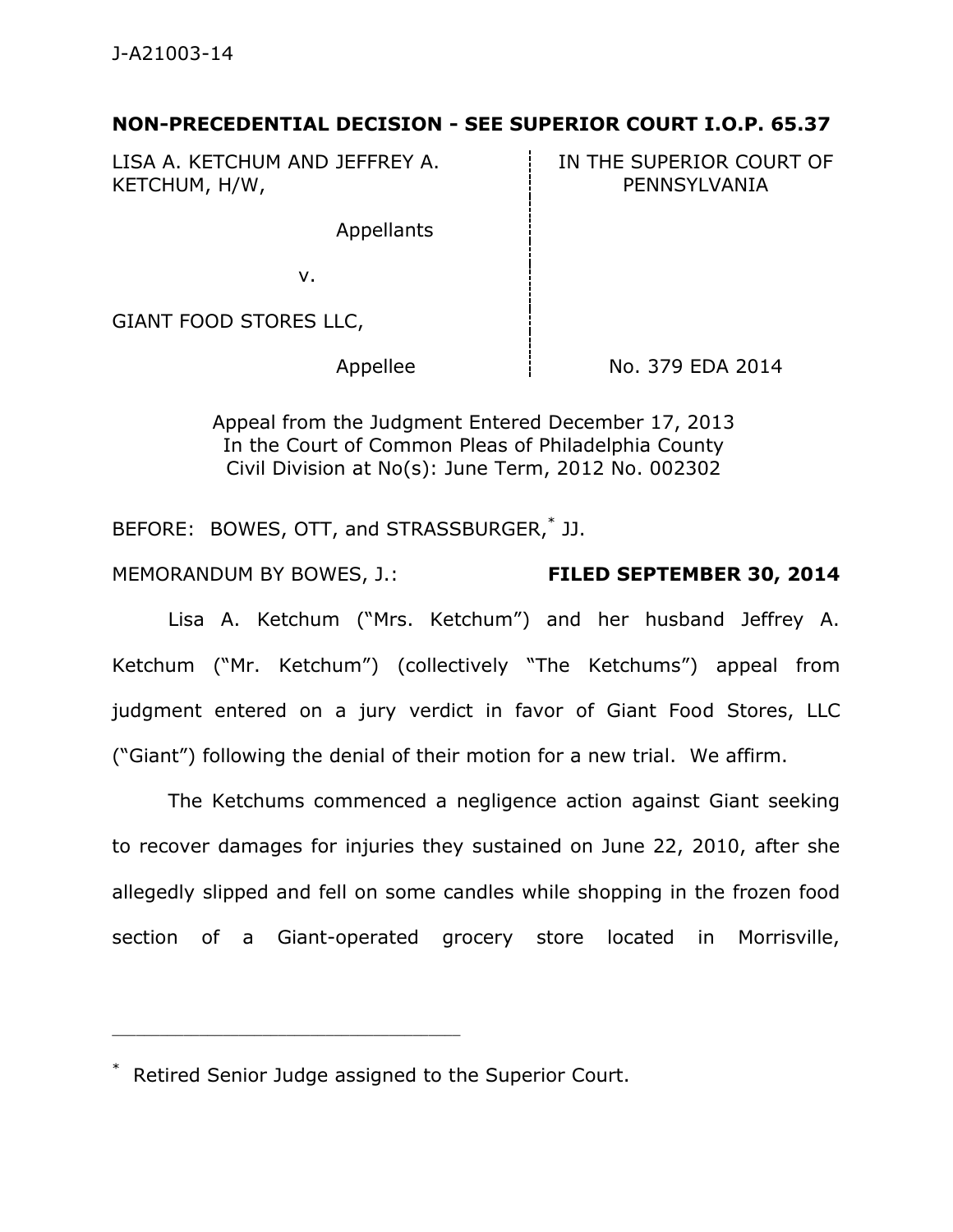Pennsylvania. $^1$  Trial Court Opinion 12/17/13, at 1-2. Mr. Ketchum asserted a loss of consortium. The case proceeded to a jury trial on August 19, 2013. Evidence was presented to the jury that, in order to prevent boxes of candles from being inadvertently knocked to the floor, the boxes have a center hole that slides onto a metal rod that is curved up to prevent them from sliding from the display. N.T., 8/19/13, at 63. Furthermore, Giant had a procedure in place whereby an employee would inspect the entire store once every hour for any obstacles, spills, or debris. *Id*. at 33. At approximately 2:17 p.m., a Giant employee completed an inspection of the aisle where Mrs. Ketchum fell and found no hazards. *Id*. at 47. It was reported that Mrs. Ketchum fell in aisle seventeen at approximately 2:30 p.m. *Id*. at 37. The Ketchums did not present any evidence that Giant's employees created the condition that led to the accident, or that anyone had notified an employee of the spill.

The Ketchums submitted a proposed point for charge regarding the liability of a property owner that was based on New Jersey Model Civil Jury Charge 520F(11). The court declined to give the proposed instruction based on New Jersey law and, instead, instructed the jury in accordance with Pennsylvania Suggested Standard Jury Instruction ("Pa.SSJI") (Civ.) 18.40:

\_\_\_\_\_\_\_\_\_\_\_\_\_\_\_\_\_\_\_\_\_\_\_\_\_\_\_\_\_\_\_\_\_\_\_\_\_\_\_\_\_\_\_\_

 $1$  There was a dispute at trial as to what caused Mrs. Ketchum to fall. She testified that she slipped on a box of candles; the store manager described it as loose candles. N.T., 8/19/13, at 108-09.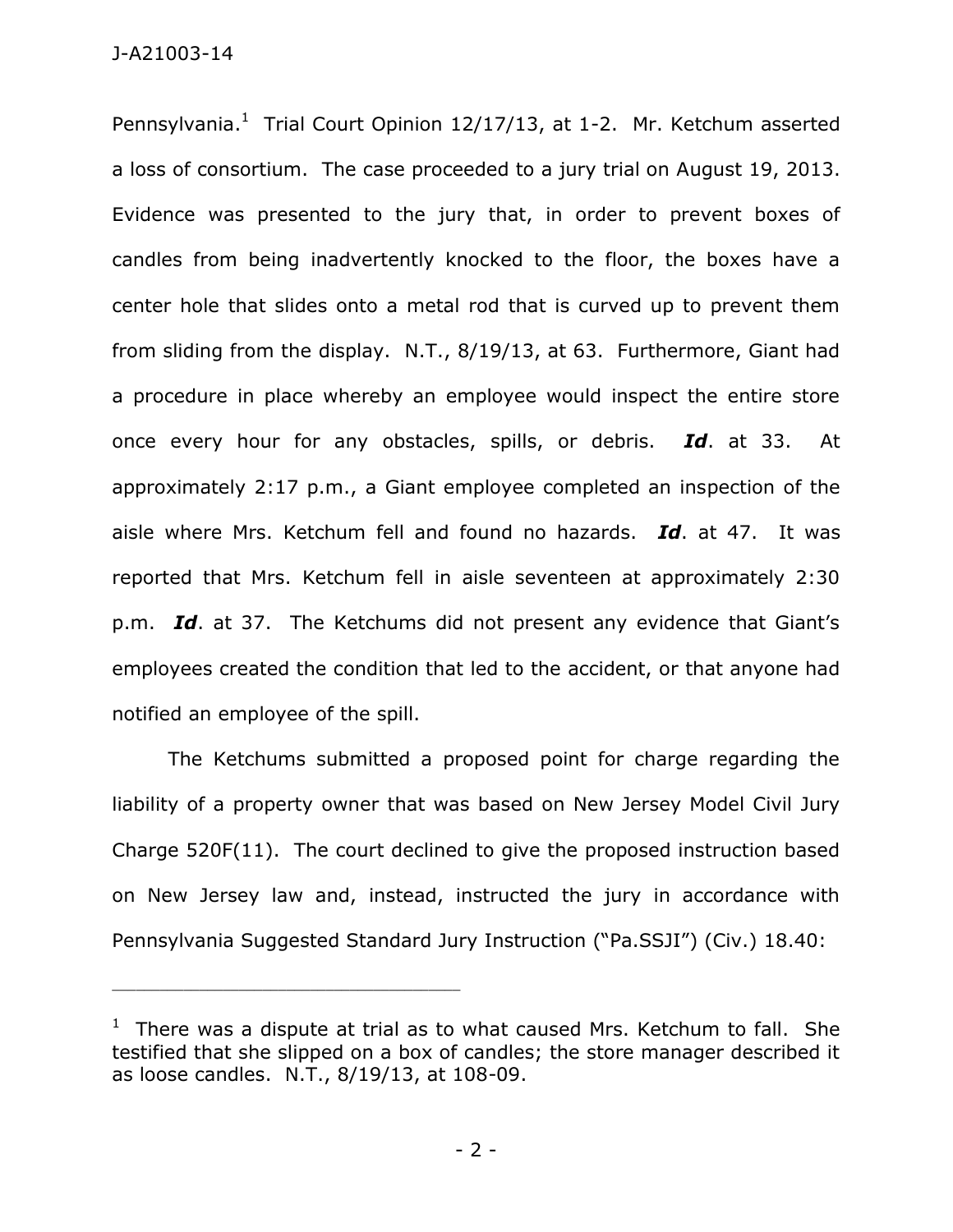As an owner of property, an owner of property is required to use reasonable care in the maintenance and use of its property and to protect invitees from foreseeable harm. The owner of a property is also required to inspect the premises and to discover dangerous conditions. The owner of property is liable for harm caused to invitees by a condition on his property if the owner knows or, by using reasonable care, would discover the condition and should realize that it involves an unreasonable risk of harm, and the owner should expect that the invitees will not discover or realize the danger or will fail to protect themselves against it, and the owner fails to use reasonable care to protect the invitees against the danger. An owner of property is liable to invitees for any harm that the owner should have anticipated, regardless of whether the danger is known or obvious.

N.T.,  $8/21/13$ , at  $17.^2$  The jury returned a unanimous verdict in favor of

Giant.

 The Ketchums filed a timely post-trial motion for a new trial pursuant to Pa.R.C.P. 227.1, alleging that it was error for the trial court to refuse to instruct the jury in accordance with New Jersey Model Civil Jury Charge 520F(11). Plaintiffs' Motion for Post-Trial Relief ¶ 14. Following denial of their motion, they filed this appeal, renewing their challenge to the jury instruction:

Whether the Trial Court committed an error of law and/or abused its discretion when the Trial Court chose to charge the "Standard Pennsylvania Jury Charge 18.40 Owner of Land Duty of Care owed to Invitees Generally," which required [the Ketchums] to prove that [Giant] had notice of the dangerous

\_\_\_\_\_\_\_\_\_\_\_\_\_\_\_\_\_\_\_\_\_\_\_\_\_\_\_\_\_\_\_\_\_\_\_\_\_\_\_\_\_\_\_\_

<sup>&</sup>lt;sup>2</sup> The trial court's charge is a near verbatim recitation of Pa.SSJI (Civ.) 18.40. The only difference is that the trial court substituted the word "property" for "land."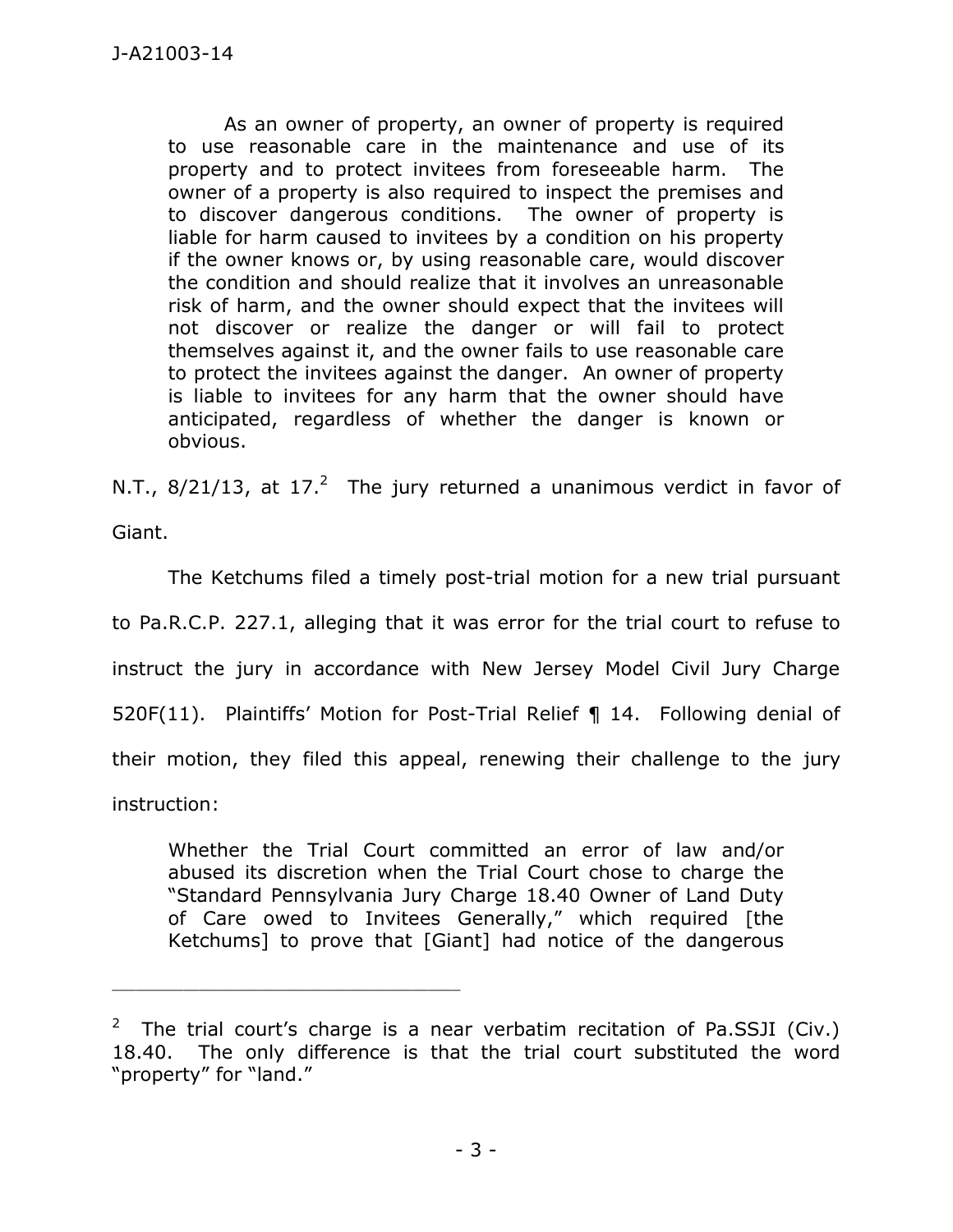condition even though [Giant's] business operations made [Giant] aware of the danger to shoppers, like [Mrs. Ketchum].

Appellants' brief at 4.

Initially, we note our standard of review of a trial court's denial of a

motion for a new trial.

We will reverse a trial court's decision to deny a motion for a new trial only if the trial court abused its discretion. We must review the court's alleged mistake and determine whether the court erred and, if so, whether the error resulted in prejudice necessitating a new trial. If the alleged mistake concerned an error of law, we will scrutinize for legal error. Once we determine whether an error occurred, we must then determine whether the trial court abused its discretion in ruling on the request for a new trial. An abuse of discretion exists when the trial court has rendered a judgment that is manifestly unreasonable, arbitrary, or capricious, has failed to apply the law, or was motivated by partiality, prejudice, bias, or ill will.

*Potochnick v. Perry*, 861 A.2d 277, 281-2 (Pa.Super. 2004) (quoting

*Stalsitz v. Allentown Hospital*, 814 A.2d 766, 771 (Pa.Super. 2002)).

 The Ketchums argue that Pa.SSJI (Civ.) 18.40 was incorrectly given to the jury because it required them to prove that Giant had actual or constructive notice of the danger. Appellants' brief at 7. Instead, they argue that New Jersey Model Civil Jury Charge 520F(11), which does not require proof of actual or constructive notice in situations where the mode of operation creates danger, should have been given to the jury. *Id*. at 9. They claim that because a grocery store's mode of operation is inherently dangerous, the burden of proof shifts to the store operator to prove that its employees acted reasonably. *Id*. at 12. Thus, they contend that it was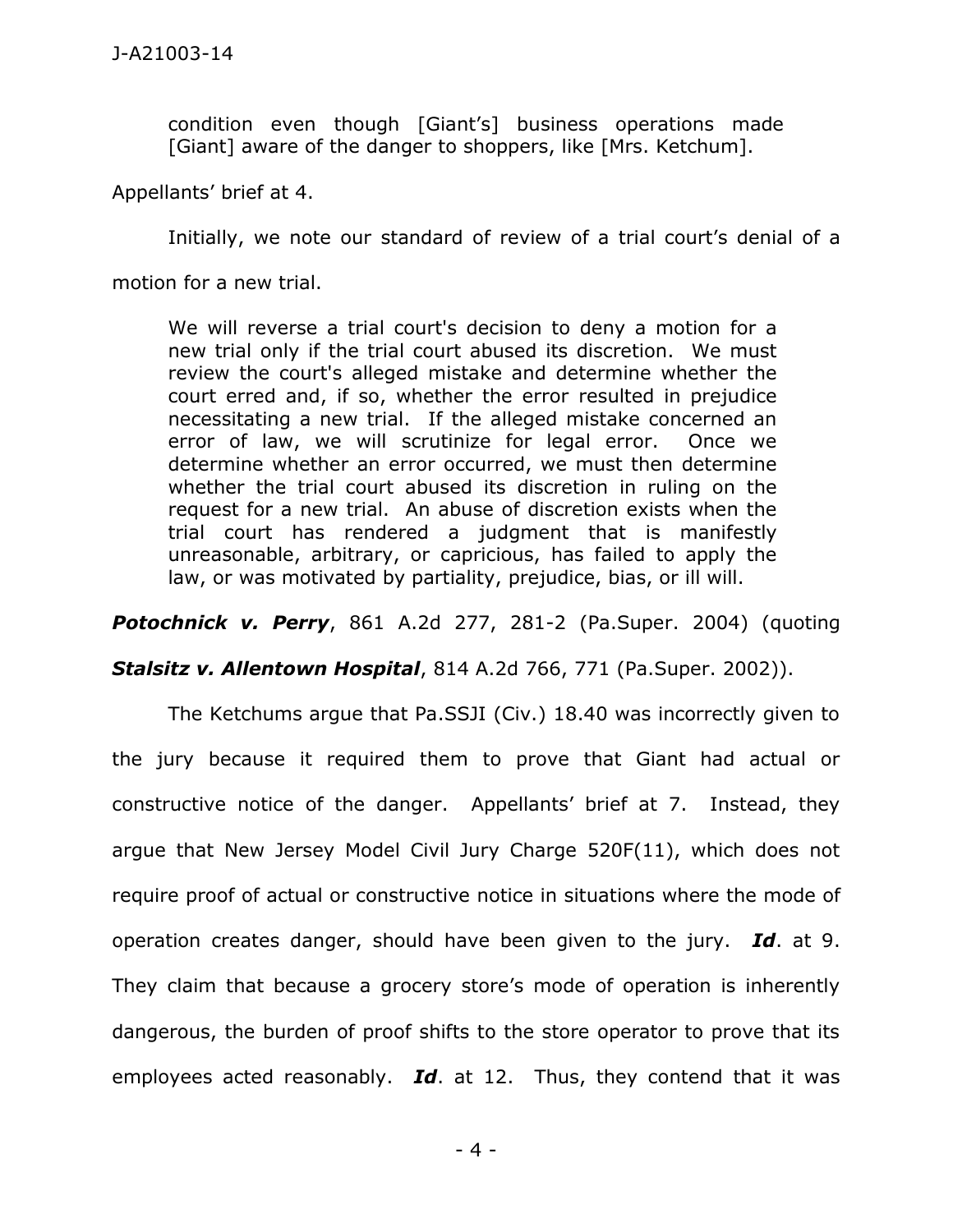error for the trial court to deny the proposed point for charge based on New

Jersey's model instructions in favor of Pennsylvania's suggested instructions.

When jury instructions are challenged on appeal, the principles governing our review are as follows:

In examining jury instructions, our scope of review is limited to determining whether the trial court committed a clear abuse of discretion or error of law controlling the outcome of the case. Error in a charge is sufficient ground for a new trial if the charge as a whole is inadequate or not clear or has a tendency to mislead or confuse rather than clarify a material issue. Error will be found where the jury was probably [misled] by what the trial judge charged or where there was an omission in the charge. A charge will be found adequate unless the issues are not made clear to the jury or the jury was palpably misled by what the trial judge said or unless there is an omission in the charge which amounts to a fundamental error. In reviewing a trial court's charge to the jury[,] we must look to the charge in its entirety. Because this is a question of law, this Court's review is plenary.

*Passarello v. Grumbine*, 87 A.3d 285, 296-297 (Pa. 2014) (quoting

*Quinby v. Plumsteadville Family Practice, Inc.*, 907 A.2d 1061, 1069-70

(Pa. 2006) (citations, quotation marks, and ellipses omitted)).

\_\_\_\_\_\_\_\_\_\_\_\_\_\_\_\_\_\_\_\_\_\_\_\_\_\_\_\_\_\_\_\_\_\_\_\_\_\_\_\_\_\_\_\_

The Ketchums wisely do not argue that New Jersey law governs

herein.<sup>3</sup> Instead, the thrust of their argument appears to be that New

 $3$  Pennsylvania applies the significant relationship test in determining what substantive law applies in a tort action. In an action for personal injuries, the law of the state where the injury occurred generally supplies the applicable substantive law unless another state has a more significant relationship to the occurrence and the parties. *See Flamer v. N.J. Transit Bus Operations*, 607 A.2d 260, 264 (Pa.Super. 1992). The trial court properly concluded that Pennsylvania had the most significant contacts since the injury occurred in Pennsylvania, the Ketchums are Pennsylvania *(Footnote Continued Next Page)*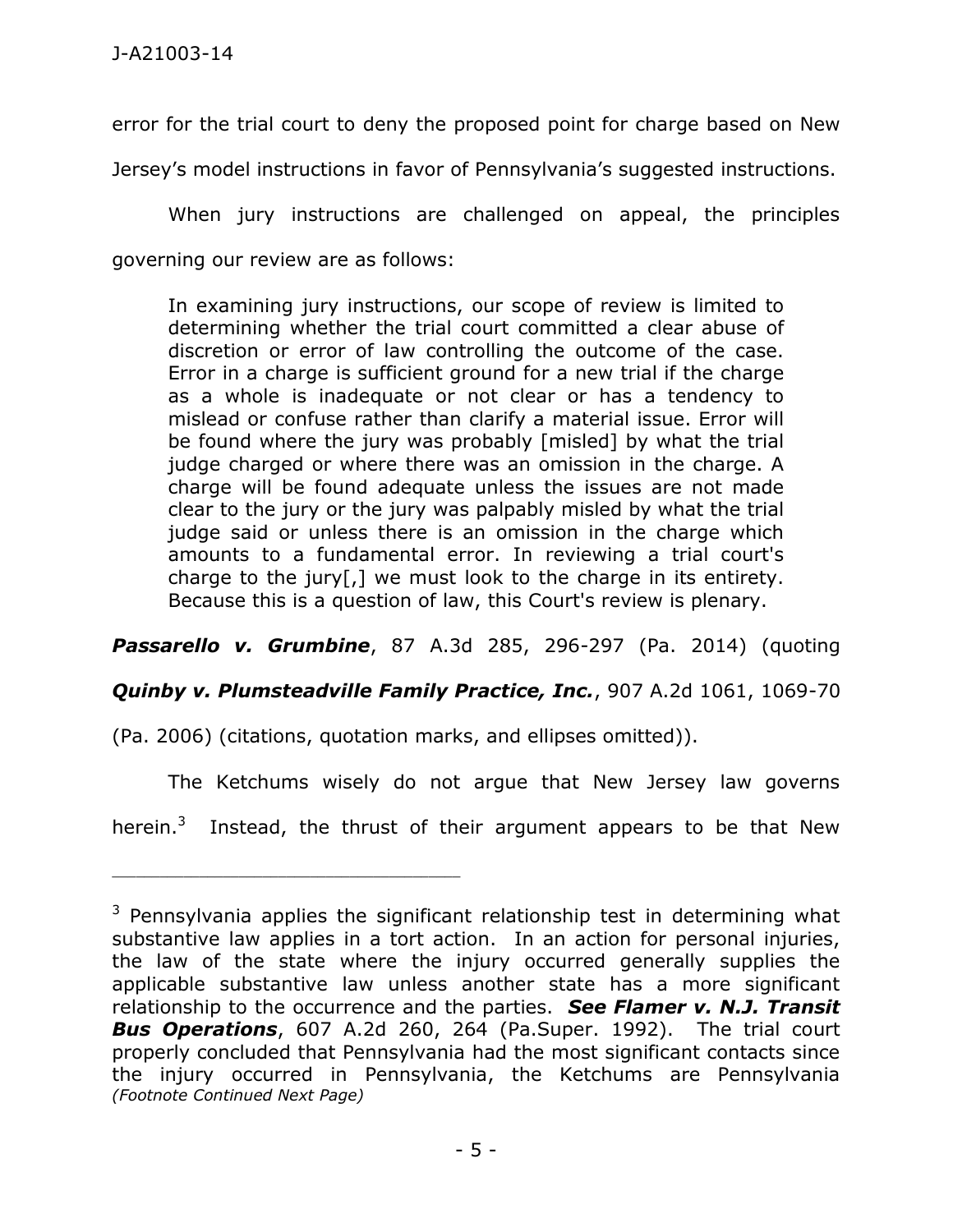Jersey law adopted in *Wollerman v. Grand Union Stores, Inc.*, 47 N.J. 426, 221 A.2d 513 (N.J. 1966), and which does not require a plaintiff to prove notice where a business' mode of operation creates a danger, should be the law of Pennsylvania. The mode-of-operation rule was incorporated into New Jersey's model civil charges, specifically*,* 5.20F(11), which provides

as follows:

## 5.20F(11) DUTY OWED-CONDITION OF PREMISES Notice Not Required When Mode of Operation Creates Danger

A proprietor of business premises has the duty to provide a reasonably safe place for his/her customers. If you find that the premises were in a hazardous condition, whether caused by defendant's employees or by others, such as customers, and if you find that said hazardous condition was likely to result from the particular manner in which the defendant's business was conducted, and if you find that defendant failed to take reasonable measures to prevent the hazardous condition from arising or failed to take reasonable measures to discover and correct such hazardous condition, then defendant is liable to plaintiff. In these circumstances defendant would be liable even if defendant and his/her employees did not have actual or constructive knowledge of the particular unsafe condition, which caused the accident and injury.

New Jersey Model Jury Instruction 5.20F(11). In *Nisivoccia v. Glass* 

*Gardens, Inc.*, 818 A.2d 314, 317 (N.J. 2003), the Supreme Court of New

Jersey explained that the rule creates an "inference of negligence" that

*(Footnote Continued)* \_\_\_\_\_\_\_\_\_\_\_\_\_\_\_\_\_\_\_\_\_\_\_

residents, and Giant, a Delaware corporation, is authorized to conduct, and does conduct business in Pennsylvania. There are no contacts with New Jersey.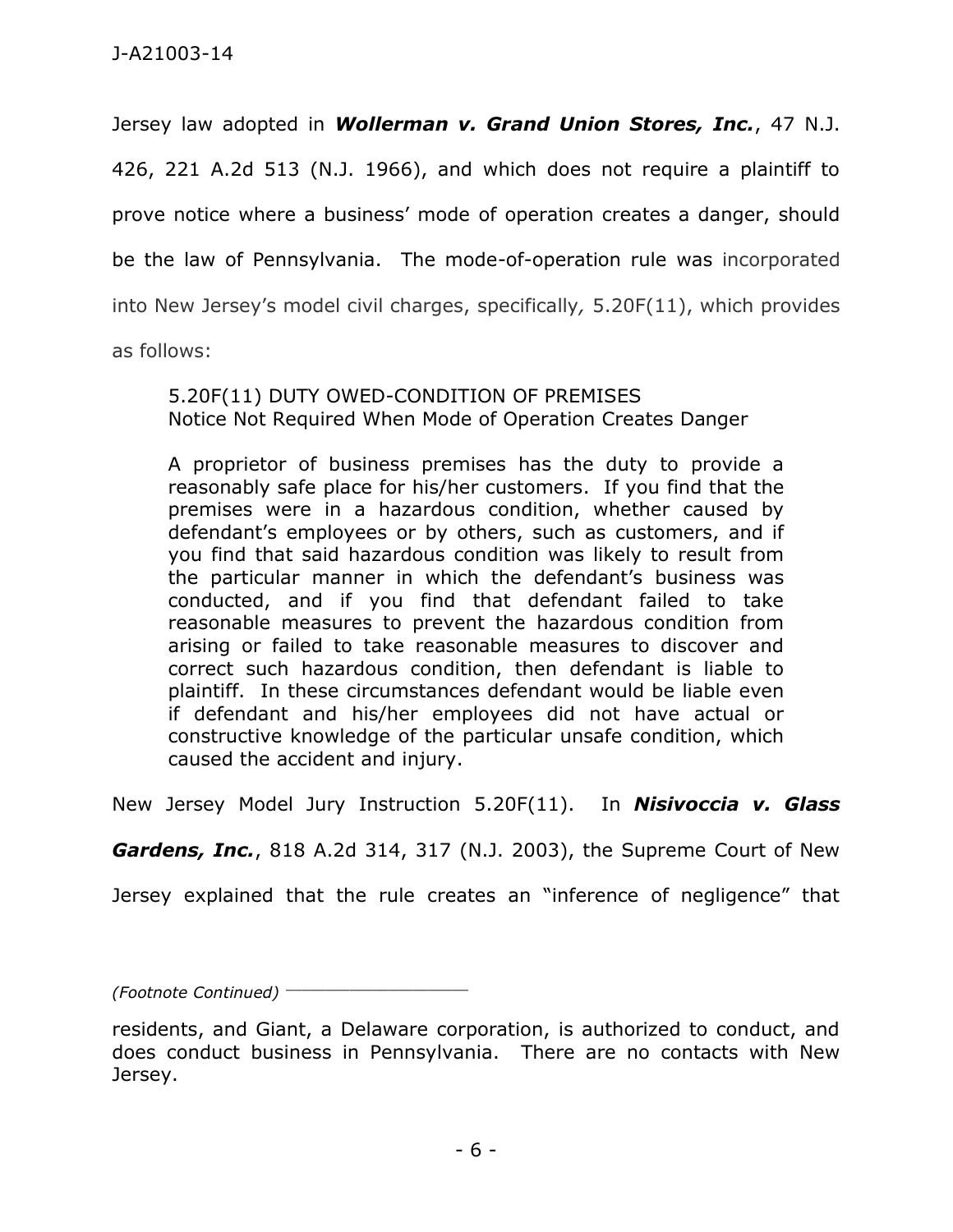## J-A21003-14

"shifts the burden to the defendant to 'negate the inference by submitting evidence of due care.'"

We find no error herein since *Nisivoccia* and the proposed jury instruction simply do not comport with Pennsylvania law. There is no "mode of operation" exception in Pennsylvania that shifts the burden or relieves the plaintiff of the burden of proving actual or constructive notice of the danger.

Under Pennsylvania law, the nature of the duty of a property owner depends on the relationship between the parties at the time of the injury. *Estate of Swift by Swift v. Northeastern Hosp. of Phila.*, 690 A.2d 719 (Pa.Super. 1997). A business invitee is owed the highest standard of care and is defined as a person "who is invited to enter or remain on land for a purpose directly or indirectly connected with business dealings with the possessor of the land." *Id*. at 722-23. Giant admitted that Mrs. Ketchum was a business invitee on the date of the incident, and that she was owed the standard of care for a business invitee. *See* Answer ¶ 5. In *Carrender v. Fitterer*, 469 A.2d 120, 123 (Pa. 1983), our Supreme Court reiterated that the level of care owed to business invitees is derived from § 343 of the Restatement (Second) of Torts:

A party is subject to liability for physical harm caused to an invitee only if: he knows of or reasonably should have known of the condition and the condition involves an unreasonable risk of harm, he should expect that the invitee will not realize it or will fail to protect themselves against it, and the party fails to exercise reasonable care to protect the invitees against the danger.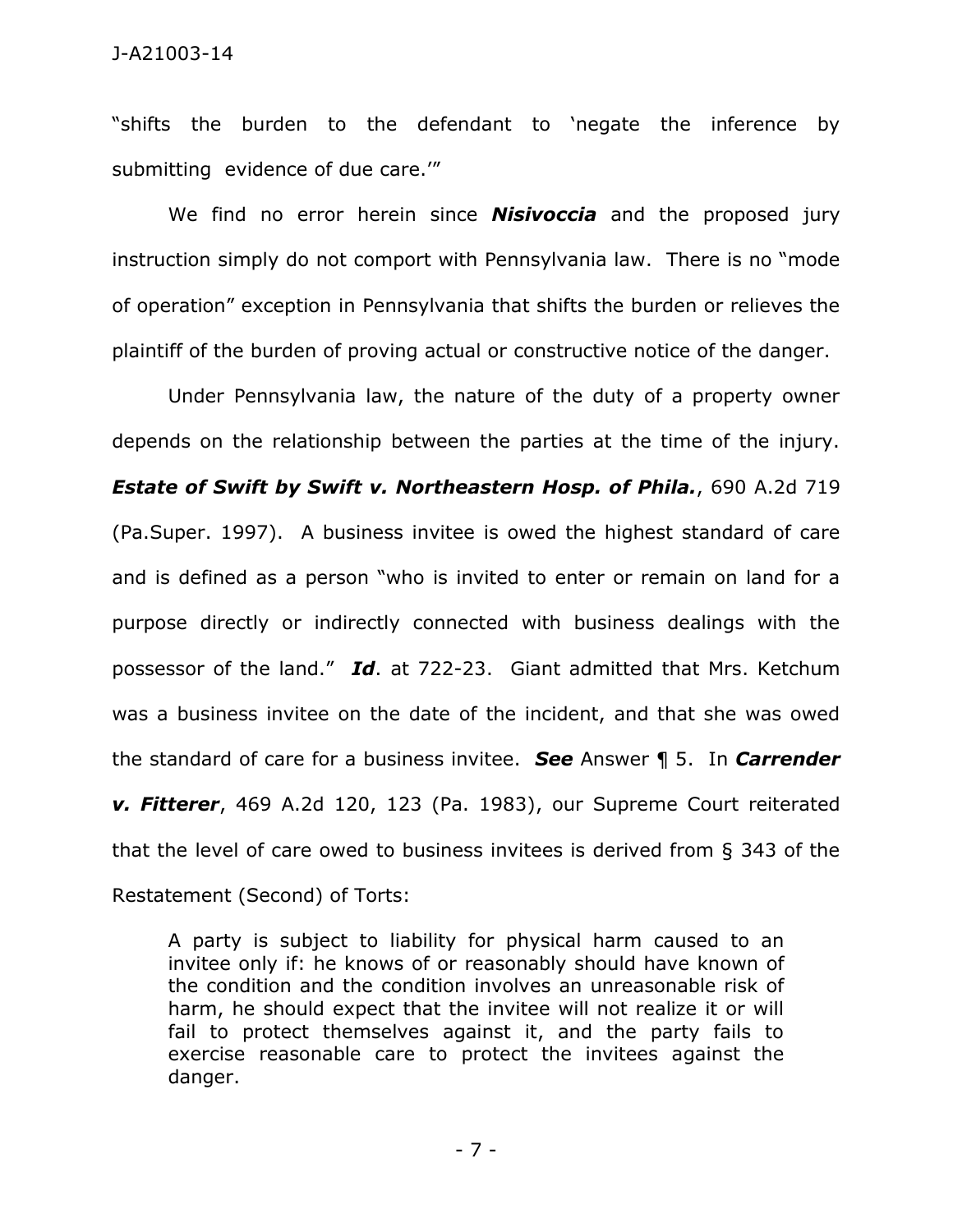Restatement (Second) of Torts § 343. Additionally, the burden is on the plaintiff to prove that the premises owner knew or with the exercise of reasonable care would have known of the harmful condition or was responsible for creating the harmful condition:

[I]f the harmful transitory condition is traceable to the possessor or his agent's acts, (that is, a condition created by the possessor or those under his authority), then the plaintiff need not prove any notice in order to hold the possessor accountable for the resulting harm. In a related context, where the condition is one which the owner knows has frequently recurred, the jury may properly find that the owner had actual notice of the condition, thereby obviating additional proof by the invitee that the owner had constructive notice of it. Where, however, the evidence indicates that the transitory condition is traceable to persons other than those for whom the owner is, strictly speaking, ordinarily accountable, the jury may not consider the owner's ultimate liability in the absence of other evidence which tends to prove that the owner had actual notice of the condition or that the condition existed for such a length of time that in the exercise of reasonable care the owner should have known of it.

*Myers v. Penn Traffic Co.*, 606 A.2d 926, 929 (Pa.Super. 1992) (quoting

*Moultrey v. Great Atlantic & Pacific Tea Co*., 422 A.2d 593, 596

(Pa.Super. 1980)).

In the present case, the evidence revealed that Giant's employees regularly inspected the area where Mrs. Ketchum fell, and on the day in question, it was inspected about thirteen minutes before the incident. N.T., 8/19/13, at 47. There was no evidence adduced that Giant or its employees created the harmful condition, *i.e*., put the candles on the floor, or that they knew of the condition. Thus, the Ketchums could not prevail unless they